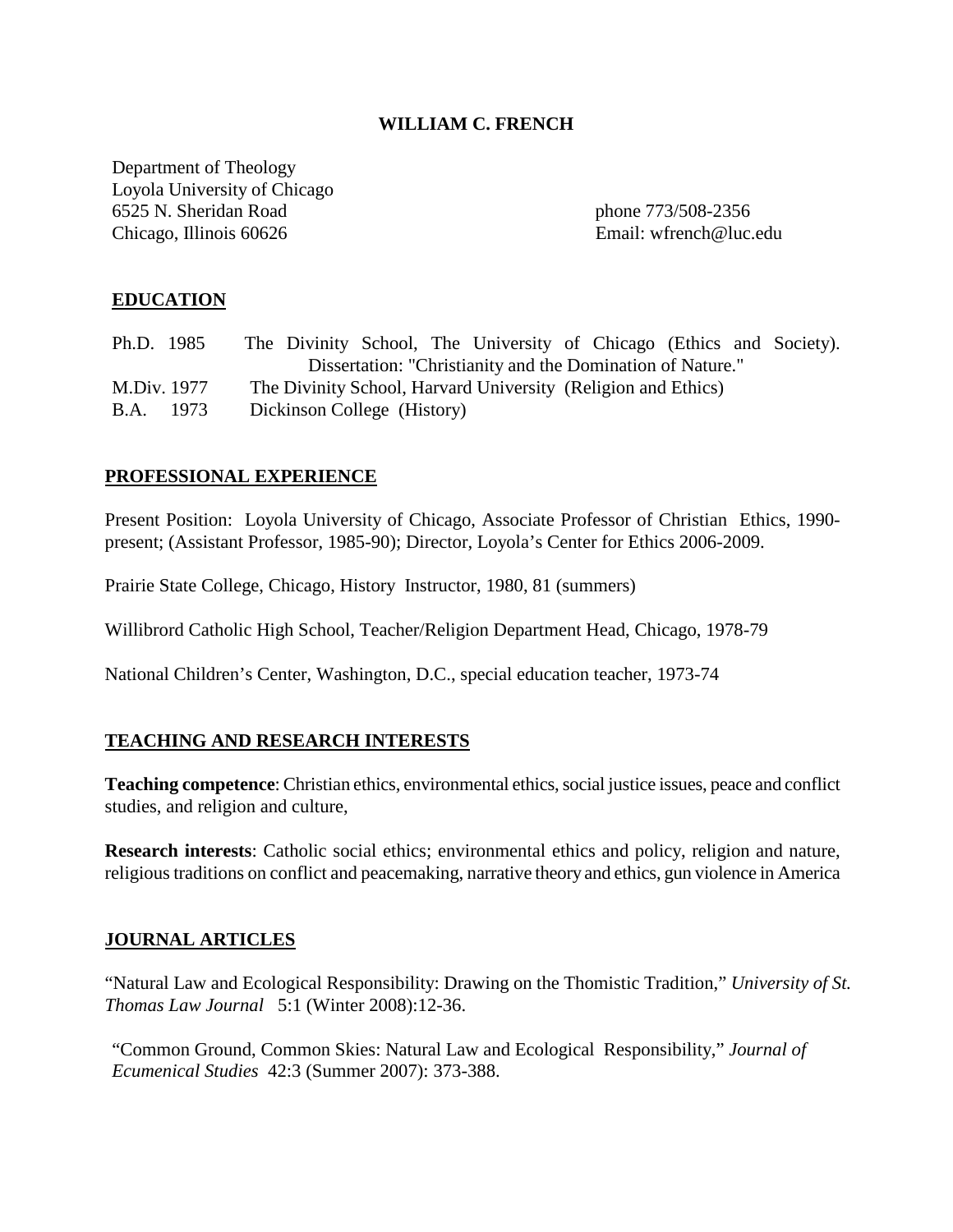"In Harm's Way in America: Gun Violence and Religious Ethics." *Shalom Papers: A Journal of Theology & Public Policy* 2:3 (Summer 2000):39-73.

"Character and Cruelty in *Huckleberry Finn*: Why the Ending Works." *Soundings* 81:1-2 (Spring/Summer 1998):157-179*.* 

"Knowing Where You Are." Special issue on "War and Remembrance" in *Peace Review: A Transnational Quarterly* 8:2 (June 1996): 173-180.

"Against Biospherical Egalitarianism." *Journal of Environmental Ethics* 17:1 (Spring 1995):39-57. Reprinted in *Philosophical Dialogues: Arne Naess and the Progress of Deep Ecology*, ed. Nina Witoszek and Harold Glasser (Lanham, MD: Rowman and Littlefield, 1999), 127-145.

"Chaos and Creation." *The Bible Today* 33:1(January 1995): 9-15.

"God and Biosphere as Superpowers." *Peace Review: A Transnational Quarterly* 6:4 (Winter 1994): 497-505.

"The Auto and the Earthly City: Gas Taxes and Civic Renewal." *Theology and Public Policy* 5 (Summer 1993):15-28.

"Ecological Dangers and Christian Response: Attending to Creation." *New Theology Review* 4 (May 1991): 26-42.

"Subject-Centered and Creation-Centered Paradigms in Recent Catholic Thought." *Journal of Religion* 70 (January 1990):48-72.

"Ecological Concern and the Anti-Foundationalist Debates: James Gustafson on Biospheric Constraints." *The Annual of the Society of Christian Ethics*, 1989, pp. 113-130.

"Nature and the Web of Responsibility: Reflections on a Mother's Death." *Second Opinion: Health, Faith, and Ethics* 10 (March 1989):80-102.

"Returning to Creation: Moltmann's Escatology Naturalized." Review essay of Jurgen Moltmann's *God in Creation*, trans. Margaret Kohl (San Francisco: Harper and Row, 1985). *Journal of Religion* 68 (Jan. 1988):78-86.

"Technology and Ethics: Reflections After Chernobyl." *The Christian Century* 103 (July-August 1986): 675-78.

# **BOOK CHAPTERS AND ENCYCLOPEDIA ARTICLES**

"Teaching Just War Theory," in *Teaching Religion & Violence* eds. Amir Hussain and Brian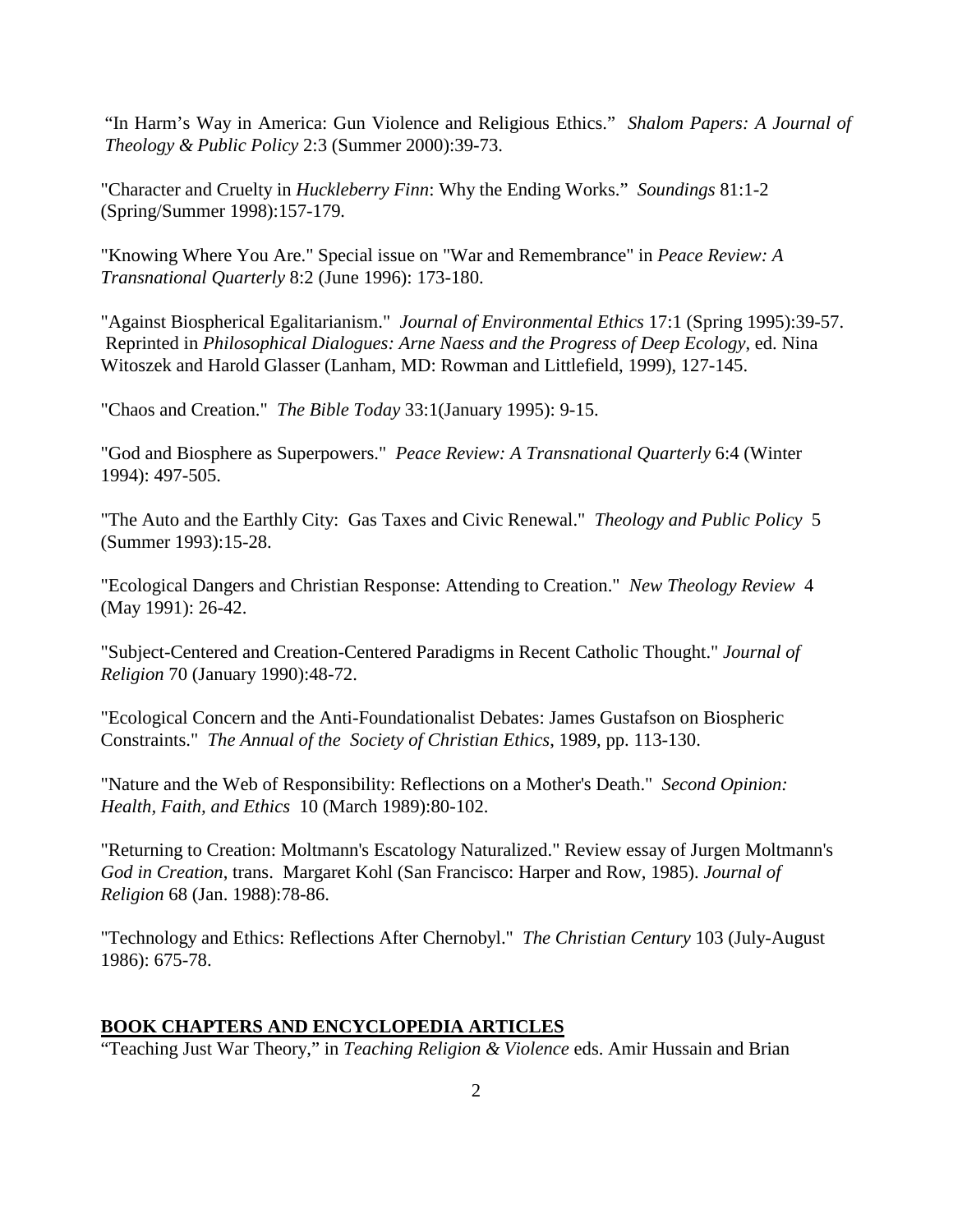Pennington, in the American Academy of Religion's "Teaching Religion Series" accepted by Oxford University Press forthcoming.

"In Harm's Way In America: The Burden of Gun Violence," in James Garbarino, ed., *The Human rights of Children: The Right to a Healthy Environment* (New York: Springer, 2010), 223-243.

"With Radical Amazement: Ecology and the Recovery of Creation," in David Albertson and Cabell King, eds., *Without Nature? A New Condition for Theology* (New York: Fordham University Press, 2010), 54-79.

"Ecoethics." *Encyclopedia of Violence, Peace, and Conflict*, ed. Lester R Kurtz (San Diego: Academic Press, 1999), 1: 611-623; substantially revised for second edition of *Encyclopedia* of Violence, Peace and Conflict, 3vols. ed. Lester R. Kurtz (San Diego: Academic Press, 2008), I: 611-624.

"Greening Gaudium et Spes," in William Madges, ed., *Vatican II Forty Years Later* (Maryknoll, NY: Orbis Press, 2006), 196-207.

Entries in *The Encyclopedia of Religion and Nature*. Edited by Bron Taylor. London and New York: Thoemmes Continuum, 2005).

| "Jean-Jacques Rousseau" (1513 words) |                       |
|--------------------------------------|-----------------------|
| "St. Francis of Assisi" (1121 words) |                       |
| "Jürgen Moltmann"                    | $(627 \text{ words})$ |
| "Roman Catholicism" pp. 328-333.     |                       |

"Ecology," William Schweiker, ed., *A Companion to Religious Ethics* (Oxford: Blackwell, 2004), 469-476.

"Ecological Security and Policies of Restraint." *Christianity and Ecology*, ed. Dieter Hessel and Rosemary Radford Ruether (Cambridge: Harvard University Press, 2000), 473- 491.

"Contesting Energies: The Biosphere, Economic Surge, and the Ethics of Restraint." *The Challenge of Global Stewardship: Roman Catholic Responses,* ed. Maura Ryan and Todd Whitmore (Notre Dame: University of Notre Dame Press, 1997), 119-134.

"The Self in Context: The Issues." Co-authored chapter in *The Whole and Divided Self: The Bible and Theological Anthropology,* ed. John McCarthy (New York: Crossroad, 1997), 23-45.

"Soil and Salvation: Theological Anthropology Ecologically Informed." *The Whole and Divided Self,* ed. John McCarthy(New York: Crossroad, 1997*)*, 158-181.

"The World as God's Body: Theological Ethics and Panentheism." *Broken and Whole: Essays on Religion and the Body*, ed. Maureen A. Tilley and Susan A. Ross (Lanham: University Press of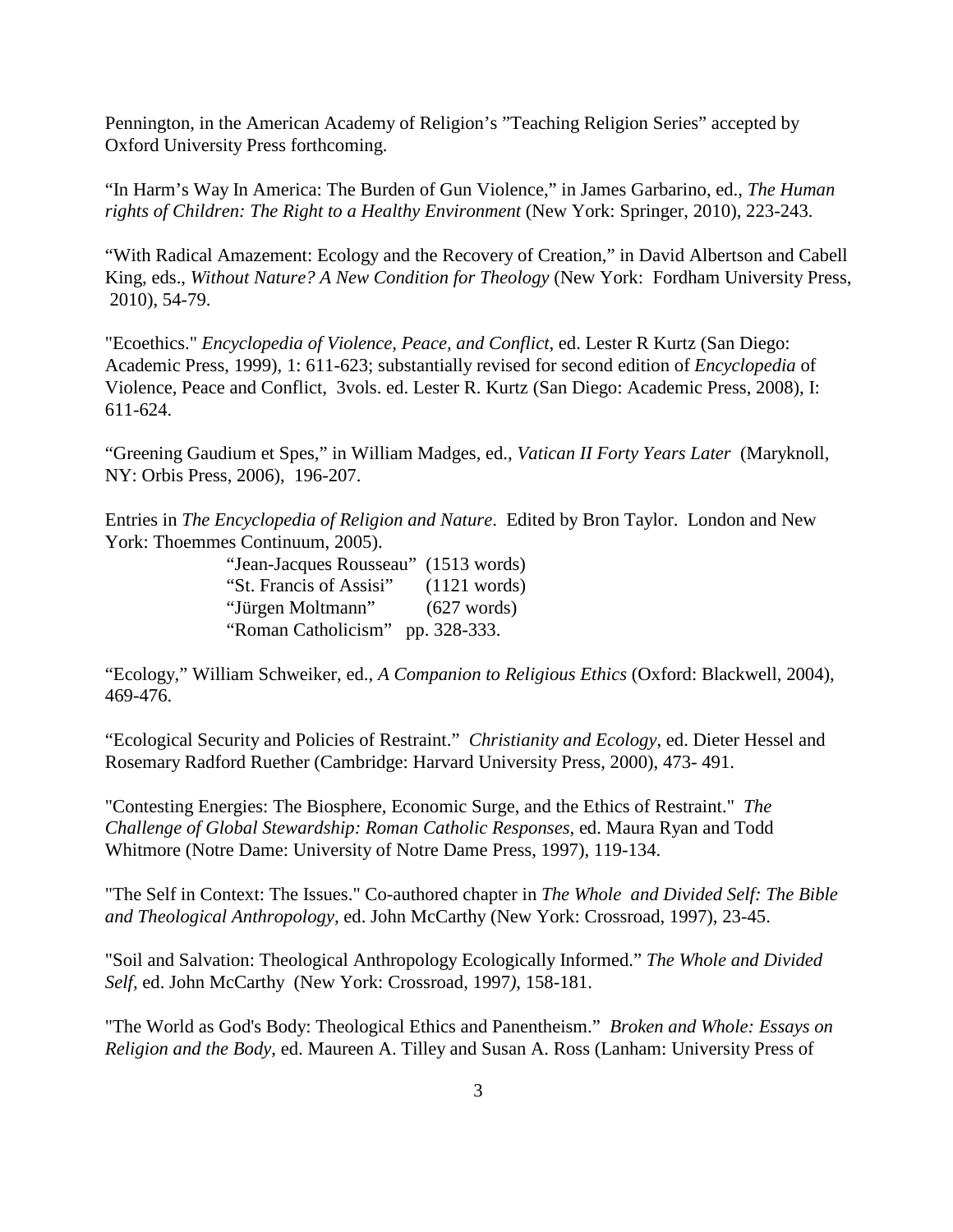America, 1995), 135-144.

"Catholicism and the Common Good of the Biosphere." *An Ecology of the Spirit: Religious Reflection and Environmental Consciousness,* ed. Michael Barnes (Lanham, MD: University Press of America, 1994), pp. 177-194.

"Beast Machines and the Technocratic Reduction of Life." *Good News for Animals?: Christian Approaches to Animal Well-Being*, ed. Jay B. McDaniel and Charles Pinches (Maryknoll, NY: Orbis Press, 1993), pp. 24-43.

# **WORK IN PROGRESS**

*Natural Law and Ecological Concern: Religious Ethics and Environmental Responsibilities.* This book project links traditional stresses in Catholic ethics on the natural law and the common good to contemporary concerns about biospheric degradation in a number of areas of human practice.

"Thomas Aquinas" for book *Creation and Salvation: Essays on Influential Theologians in the Premodern History of the Christian Tradition* edited by Ernst Conradie, Union of South Africa.

"Green Taxation and Ecological Responsibility" for book on *Catholicism and Climate Change* edited by Jame Schaeffer. Marquette University Press will publish.

# **OCCASIONAL WRITINGS**

"Rumors of War." *Loyola: The Magazine of Loyola University*, the Millenial Issue, Winter 2000, 14-17.

"A Summer of Guns." *Chicago Tribune*, op-ed, Sunday, August 15, 1999.

"U.S. Must Save this `House on Fire.'" *Chicago Tribune*, op-ed, July 20, 1994.

"Ecological Degradation as the Judgment of God." Review essay for *The Christian Century* 110 (January 6-13, 1993): 22-23.

"The New Environmental World Order." *Chicago Tribune*, op-ed, April 18, 1992.

"Gas Tax or Not, Sacrifices Needed." *Chicago Tribune*, op-ed, October 27, 1990.

"Shalom and Ecological Concern: Defending the Creation." *The Shalom Educator*, newsletter of Shalom Education, 4 (March 1990): 1-8.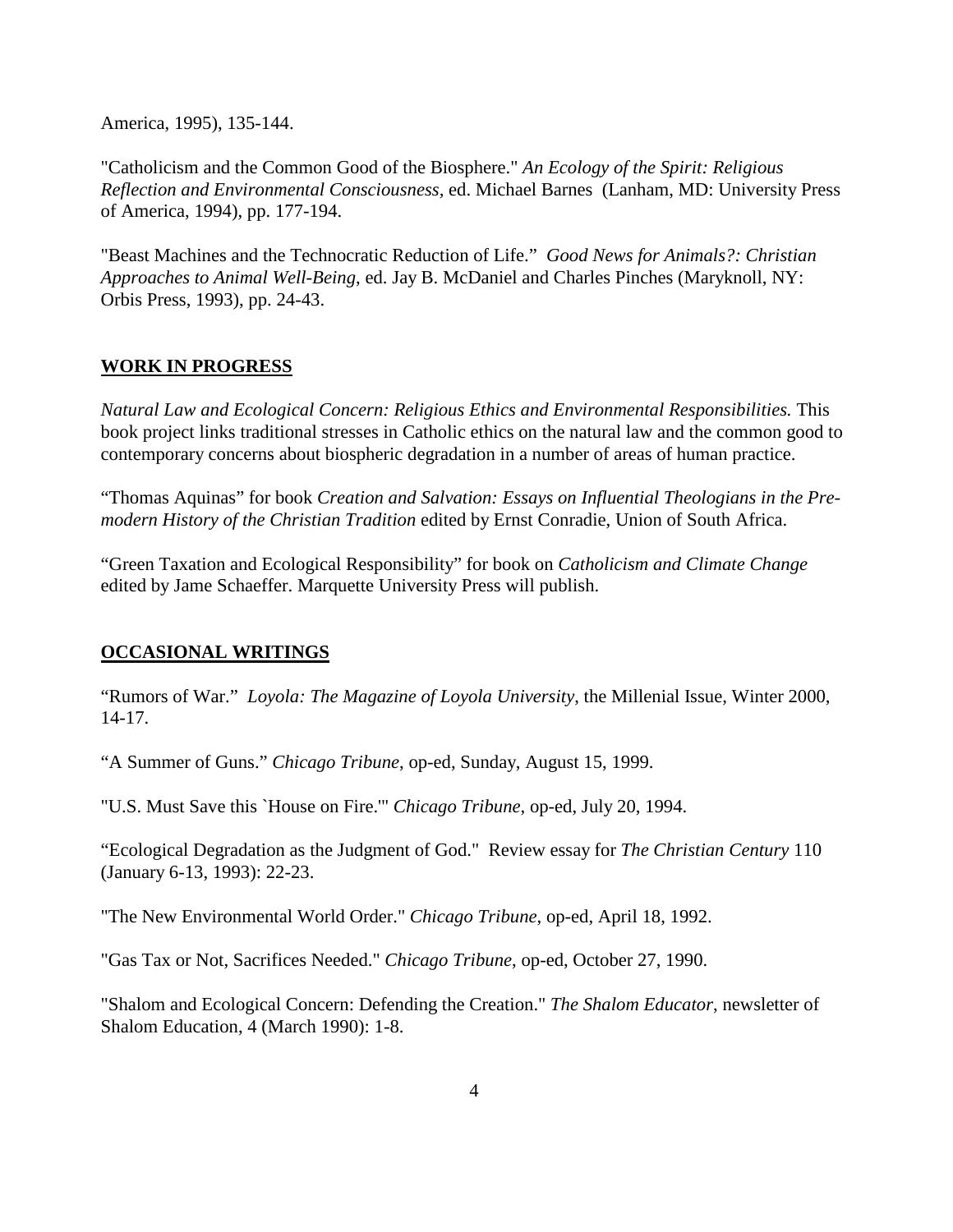"Crabgrass Wars: My Father's Surrender." *Commonweal* 116 (August 11, 1989): 421-422.

"Snacks Aplenty, But Few Real Meals." *Chicago Tribune*, op-ed, November 7, 1988.

"Star Wars: Our New Technological Idol." *Chicago Tribune*, op-ed, November 6, 1986.

*Ending World Hunger: The First Steps*. Ed. Donald Miller (Nashville: Discipleship Press, 1983). Adult education program. Contributed pp. 6-18, 35-40.

"Project on Religion and American Public Life." *Criterion* 21 (Spring 1982): 21-24.

"Auden's Moral Comedy: A Late-Winter Reading." *The Christian Century* 99 (February 1982): 205-08.

#### **REVIEWS**

H. Paul Santmire, *Nature Reborn: The Ecological and Cosmic Promise of Christian Theology* (Minneapolis: Fortress Press, 2000) in *The Christian Century* 118:11 (April 4, 2001): 27.

Seyyed Hossein Nasr, *Religion and the Order of Nature* (Oxford: Oxford University Press, 1997) in the *Journal of Religion* 79:4 (October 1999): 689-690.

Robert Booth Fowler, *The Greening of Protestant Thought* (Chapel Hill: University of North Carolina Press, 1995) in *The Christian Century* 113:26 (Sept. 11-18, 1996):866-867.

Max Oelschlaeger, *Caring for Creation* (New Haven and London: Yale University Press, 1994) in *The Christian Century* 112:13 (April 19, 1995): 436-437.

Paula Cavalieri and Peter Singer, eds., *The Great Ape Project* (St. Martin's Press, 1994) in the *International Journal of Primatology* 16:3 (1995):561-563.

Sallie McFague, *The Body of God* (Fortress, 1993) and Donald Worster's *The Wealth of Nature* (Oxford University Press, 1993) in *America* 170 (April 30, 1994): 24-26.

Al Gore, *Earth in the Balance* (Houghton Mifflin, 1992) and Bill McKibben, *The Age of Missing Information* (Random House, 1992) in *The Christian Century* 110:1 (Jan.-Feb. 1993): 22-23. Charles Murphy, *At Home on Earth: Foundations for a Catholic Ethic of the Environment* (Crossroad, 1989), in *Journal of Religion* (April 1992).

Anne Privavesi, *From Apocalypse to Genesis: Ecology, Feminism and Christianity* (Fortress Press, 1991), in *Journal of Religion* 73 (July 1993): 435-36.

Jay McDaniel, *Earth, Sky, Gods, and Mortals* (Twenty-Third Publications, 1990), in *Critical*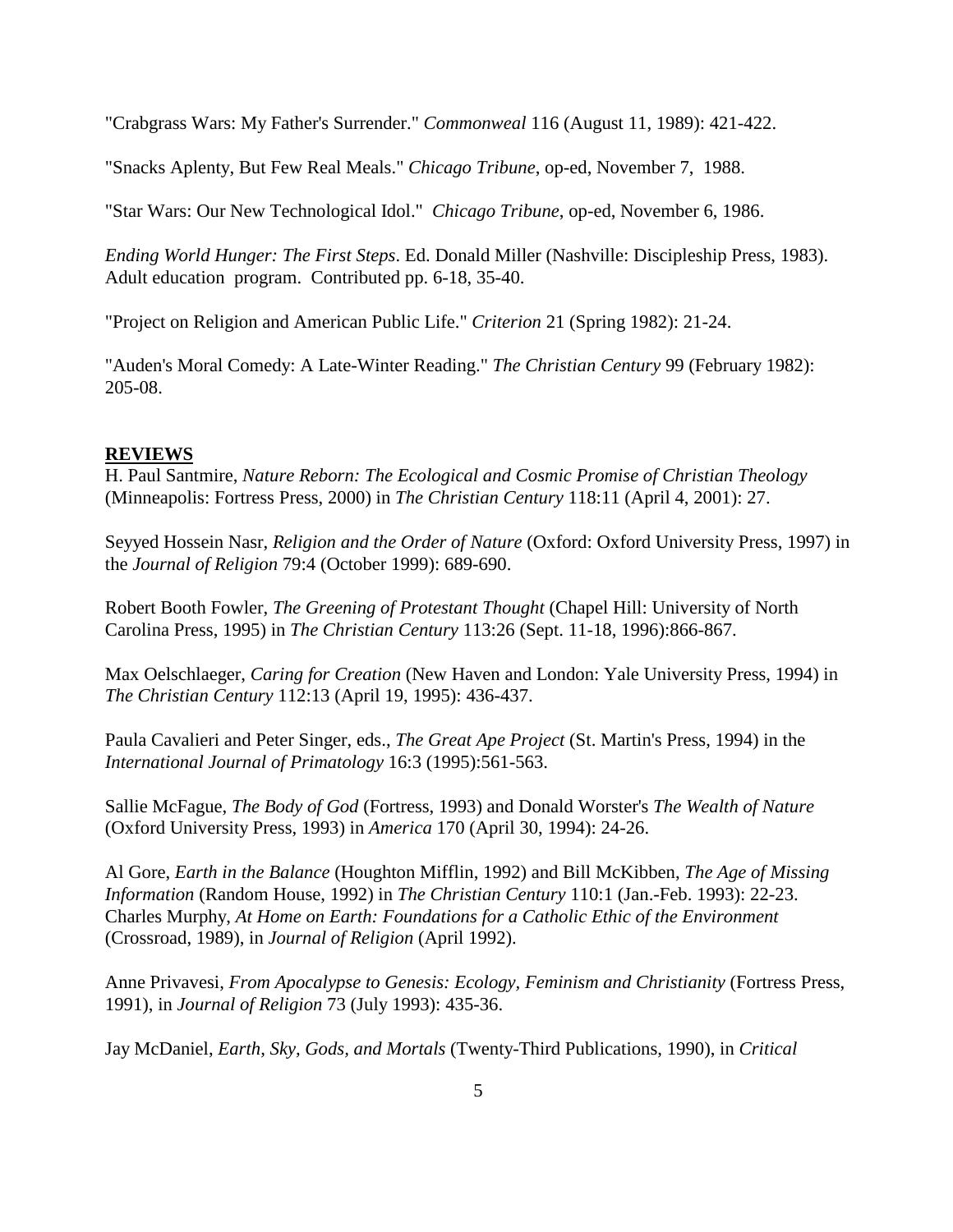*Review of Books in Religion* 1991, 445-447.

John C. Dwyer, *Foundations of Christian Ethics* (Paulist Press, 1987) in *The Journal of Religion* 70 (January 1990): 120-121.

Andrew Linzey and Tom Regan, eds., *Animals and Christianity: A Book of Readings*, (Crossroad, 1988) in *The Journal of Religion* p. 313

Eugene C. Hargrove, ed., *Religion and Environmental Crisis* (University of Georgia Press, 1986) in *The Journal of Religion*, 68 (Jan. 1988):183.

Michael Novak, *Freedom with Justice* (Harper and Row, 1984) in *The Journal of Religion*, 66 (October 1986): 459-60.

# **PAPERS PRESENTED AND CONFERENCE PANELS**

Panel presentation on "Toward a Global Ethic: Interfaith Dialogue Beyond Cultural Boarders," at Fulbright Interfaith Dialogue Conference, Catholic University of America, Washington, D.C., December 6, 2008.

Response to Panel on "The Bible, Ethics, and the Environment," Society of Biblical Literature, Boston, November 24, 2008.

"In Harm's Way in America: The Burden of Gun Violence," Conference on the Cultural and Social Impediments to a Healthy Environment for Children, The Center for the Human Rights of Children, Loyola University of Chicago, April 18, 2008.

"Human Rights in an Age of Ecological Concern," Conference on "America, Human Rights, and the World," Marquette University, Milwaukee, WI, September 29, 2007.

"Natural Law and Stewardship Responsibilities: Drawing on the Thomistic Tradition," at Conference on "Peace with Creation: Catholic Perspectives on Environmental Law," University of St. Thomas Law Journal Symposium, Minneapolis, MN, September 21, 2007.

"With Radical Amazement: Ecology and the Recovery of Creation," for Conference "Without Nature?: A New Condition for Theology." University of Chicago, October 27, 2006.

"Developments in Peacemaking," in panel on "Religion & Violence" at the Midwest AAR, Chicago, IL., April 1, 2006.

Respondent to Plenary Speaker on "Gaudium et spes: After Forty Years," College Theology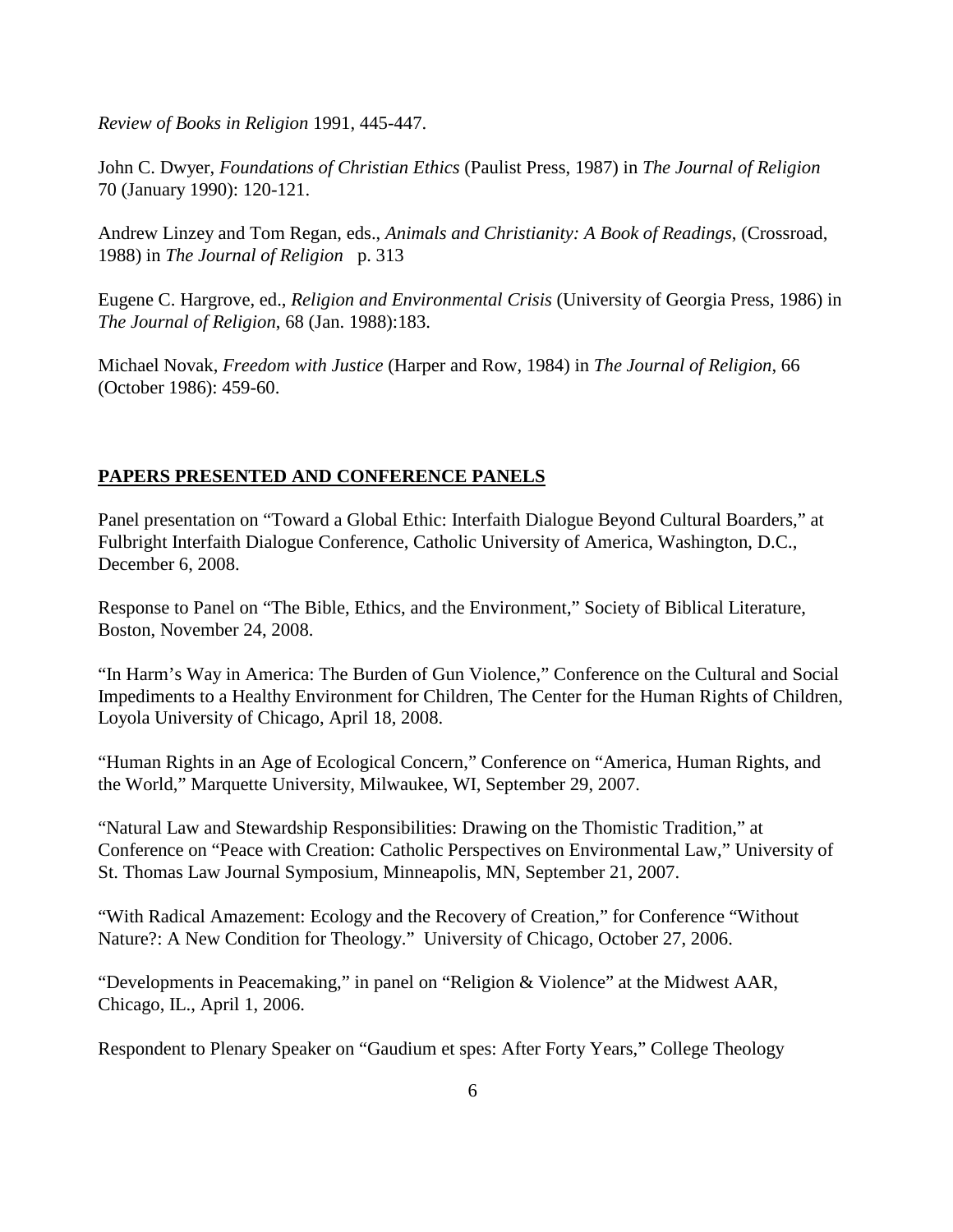Society's Conference, Mobile, AL, June 3, 2005.

"Common Ground, Common Skies, and Shared Responsibilities," Global Ethics Conference, University of Chicago Divinity School, April 13, 2005.

"Urgency and Grace in a Time of Climate Change," for a Conference on Faith, Ethics, Environment: The Response of a Catholic University, University of Notre Dame, November 9, 2004.

Panel Presentation on "Theology, Ethics, and Ecology," at the Catholic Theological Association of America meeting, Cincinnati, June 6, 2003.

"The Theology of the NRA," American Academy of Religion, Denver, Nov. 19, 2001

"Sprawl, Cars, and Climate Change: Eco-justice and Regional Design," American Academy of Religion National Meeting, Boston, Nov. 23, 1999.

"Population Growth, Catholicism, and Ecological Laws," American Academy of Religion National Meeting, Boston, Nov. 22, 1999.

"Ecological Sustainability and Public Policy," Conference on Christianity and Ecology, Harvard University, Cambridge, MA, April 18, 1998.

"Postmodern Christian Ethics: Cultural and Ecological Decenterings," Society of Christian Ethics, Atlanta, GA, January 9, 1998.

"Good Foundations: Spirituality, Ethics and the Architectural Craft," School of Architecture, University of Notre Dame, Sept. 9, 1996.

"Oppression and the Planetary Ecosphere," American Academy of Religion National Meeting, Philadelphia, Nov. 17, 1995.

"Contesting Energies: The Biosphere, Economic Surge, and the Ethics of Restraint," Notre Dame Global Stewardship Conference, Notre Dame, Indiana, April 22, 1995.

"Guns," Society of Christian Ethics, Washington, D.C., January 7, 1995.

"Ecology and Urban Revitalization: Taming Suburban Scatterization," American Academy of Religion National Meeting, Chicago, November 19-22, 1994.

"God and the Biosphere as Superpowers," Peace Studies Association Conference, San Francisco, April 8, 1994.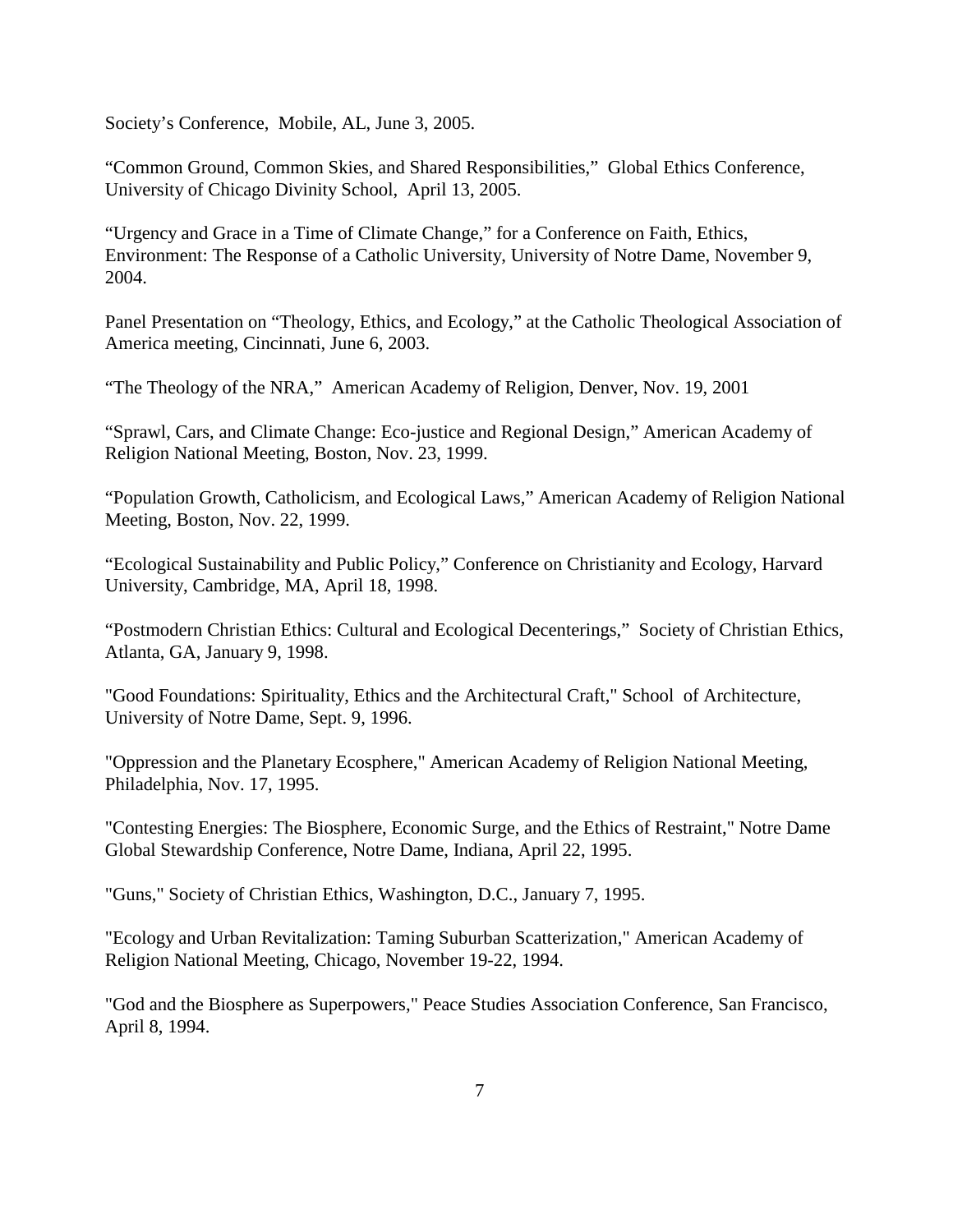"The Self in Context," Bible and Theology Conference, Chicago, November 8, 1993.

"Native American and Medieval Christian Views on Creation: Black Elk, Thomas Aquinas and St. Francis Speak," Parliament of the World's Religions, Chicago, Sept. 3, 1993.

"The World as God's Body: Theological Ethics and Panentheism," plenary session panel at the College Theology Society, St. Mary's College, Moraga, California June 3-6, 1993.

"Power Discourse and Ecological Concern: Biosphere and God as Superpowers," Society of Christian Ethics, Savannah, GA., Jan. 8, 1993.

"Vincent van Gogh on Health, Illness and Solar Energy," American Academy of Religion National Meeting, San Francisco, November 1992.

"Can Animals Have a Relationship with God?" at Universidad Complutense/ University of Madrid, July 17, 1992

"Questioning Deep Ecology and the Critique of Hierarchy," American Academy of Religion National Meeting, Kansas City, November 1991.

"The Antinomies in Recent Papal Thought: Birth Control, `Natural' Law, and the Biosphere," Society of Christian Ethics, Culver City, California, January 11-13, 1991.

"Beast Machines and the Technocratic Reduction of Life," Good News for Animals?: Contemporary Christian Approaches to Animal Well-Being Conference, Duke Divinity School, Oct. 4-5, 1990.

"Catholicism and the Security of the Biosphere," 25 Years after Vatican II Conference, Washington, D.C., September 28-30, 1990.

"Catholicism and the Common Good of the Biosphere," College Theology Society, New Orleans, May 31-June 3, 1990.

"Historicist and Creation-Centered Approaches to Recent Catholic Thought: Ecological Dangers and the Defense of Creation," panel presentation at College Theology Society, New Orleans, May 31-June 3, 1990.

"Theological Ethics and the Color Yellow: Reflections on the Centennial of Van Gogh's Death," Midwest Regional American Academy of Religion, Kalamazoo, Michigan, March 31-April 1, 1990.

"On Nature and the Expansion of Moral Vision: The Contributions of James M. Gustafson and Hans Jonas," Society of Christian Ethics, South Bend, Ind., Jan. 1989.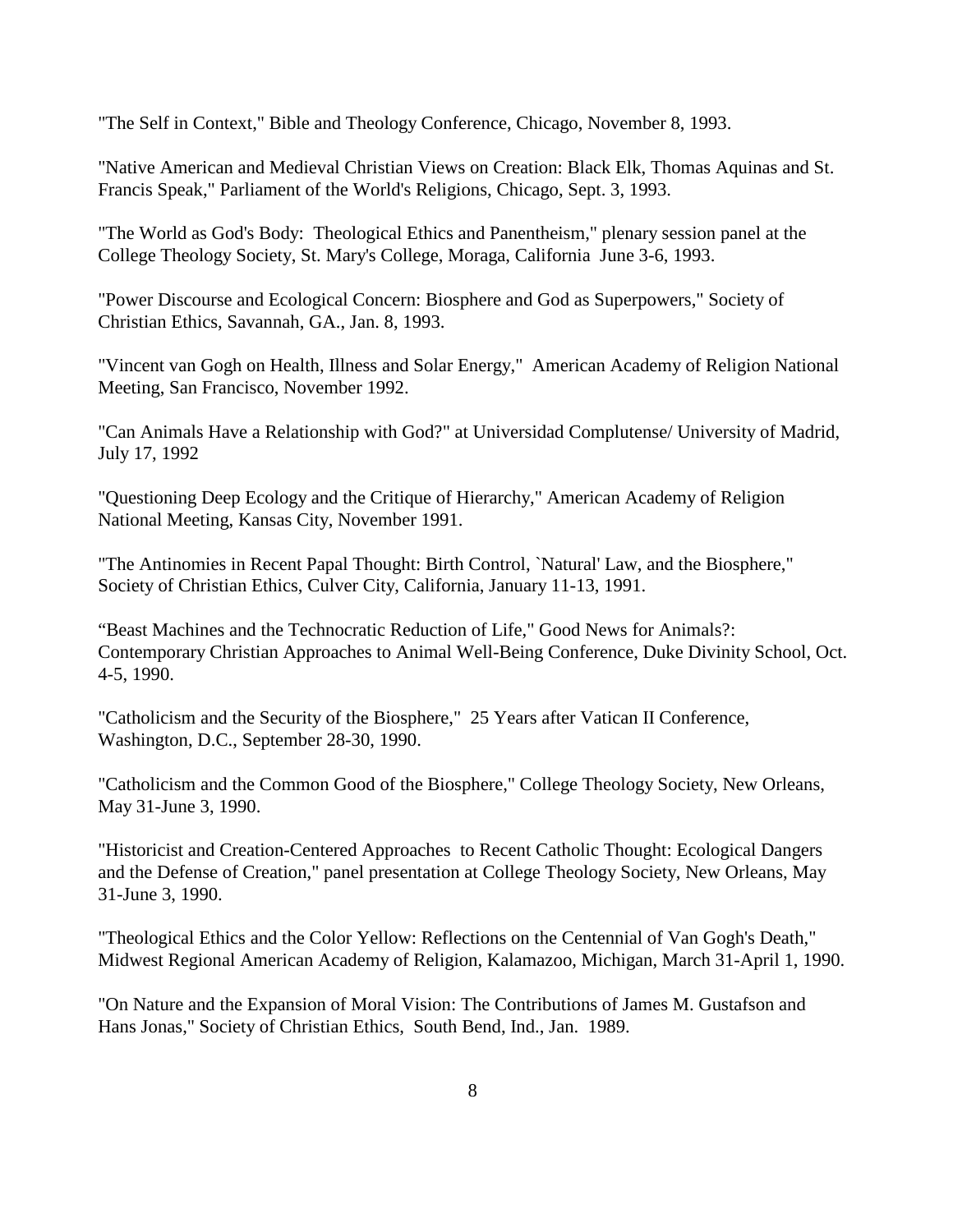"Just War Vision and the Demonization of the Enemy," American Academy of Religion National Meeting, Chicago, Nov. 1988.

"Biospheric Security and the Common Good," *Pacem in Terris* Conference, Loyola University of Chicago, October 6, 1988.

"Catholic Personalist Ethics: An Ecological Critique of the Obsession with History," American Academy of Religion National Meeting, Boston, December 1987.

"On Rendering Nature to the Caesar of Science: Technocracy and Thomism," College Theology Society, Baltimore, May 1987.

"Catholicism and the Domination of Nature," Society of Christian Ethics, Atlanta, January 1985.

"Land as Moral Event," American Academy of Religion National Meeting, Chicago, December 1984.

"Comedy and Character Ethics," American Academy of Religion National Meeting, New York, 1982.

# **GALLERY EXHIBITS/ MOVIE PROJECTS**

Panel Participant in "Ecological Sustainability and Business" video recording project with the Woodstock Theological Center, Georgetown University, Washington, D.C., October 24, 2008.

Curator for exhibit "*Vietnam Legacies: Memories and Healing*," The Peace Museum, Chicago, Sept. 11-November 14, 1998

Co-producer with Tracy Pintchman of film on "Women's Rituals in Benaras." Twenty six hours of film shot in India in October and November 1998. Editing required.

Curator for exhibit "*Peacemaking: A Democratic Tradition*," The Peace Museum, Chicago, August-September 1996.

# **RECENT TALKS**

"The Sacred Earth: Views Both East and West," Common Ground, Lake Forest, IL February 3, 2010.

"Christianity and Ecological Responsibility," First United Methodist Church of Evanston, November 9, 2008.

"Peacemaking: A Great Work," Common Ground, Lake Forest, IL, November 8, 2008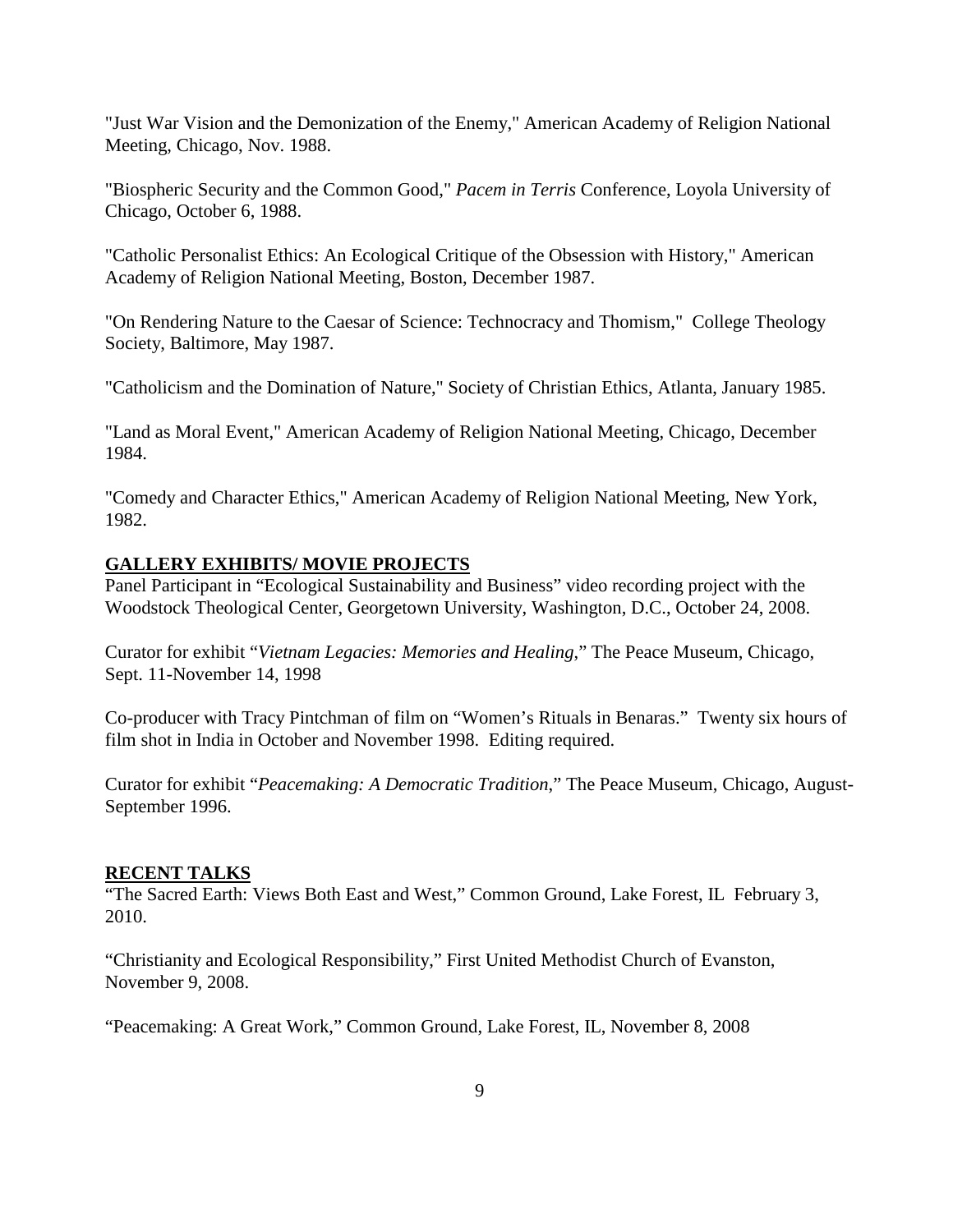Panel for Woodstock Theological Center video-recording on "Catholic Theology and Ecological Sustainability: A Call to the Business Community." Conversation occurred at Georgetown University on October 24, 2008.

"Global Warming and Catholic Theology: A Response," Catholic Theological Association of America, Miami, June 7, 2008.

"Earth Day and Catholic Theology," St. Clement's Church, Chicago, April 22, 2008.

"Just War Theory and Christian Thinking," Panel on "Religion & War in the Abrahamic Faiths," De Paul University, February 20, 2008.

"The Dignity of Persons and the Value of Nature," University of Illinois, Urbana/Champaign Center for Advanced Study, April 11, 2007

"Christianity, Pacifism and the Just War Theory," College of Saint Rose, Albany, New York, February 9, 2007.

"Confessing the History of Violence in Christianity," Young Adult Ecumenical Forum on Globalization and Violence, Augustana Lutheran Church, Chicago, August 4, 2006

Visiting Scholar in Catholic Thought, Benedictine University, IL, February 23-25, 2005. Lecturing on Catholicism, Ecology, and Inter-religious Dialogue.

"Catholicism and the Environment," Saints Peter and Paul Parish, Naperville, IL, Tuesday, April 27, 2004.

"Christian Ecological Ethics," University of Chicago Divinity School's Public Theology Workshop, December 4, 2003.

"Christians between War and Peace: How Should We Respond?" North Park Covenant Church, Chicago, February 23, 2003.

"Pacifism and Religious Nonviolence," at St. Athanasius Church, Evanston, December 16, 2001.

"September 11th and Religiously Motivated Violence," Interview on Sporting News Radio Network (435 station affiliates) September 19, 2001.

"The Theology of Vincent van Gogh," Fourth Presbyterian Church, August 12 and 19, 2001.

"The Ethics of Huckleberry Finn," Fourth Presbyterian Church, August 5, 2001.

Response to Nigel Dower's presentation on "The Nature and Scope of World Ethics" at the Nature, Polis, Ethics Meeting, Chicago, June 2, 2000.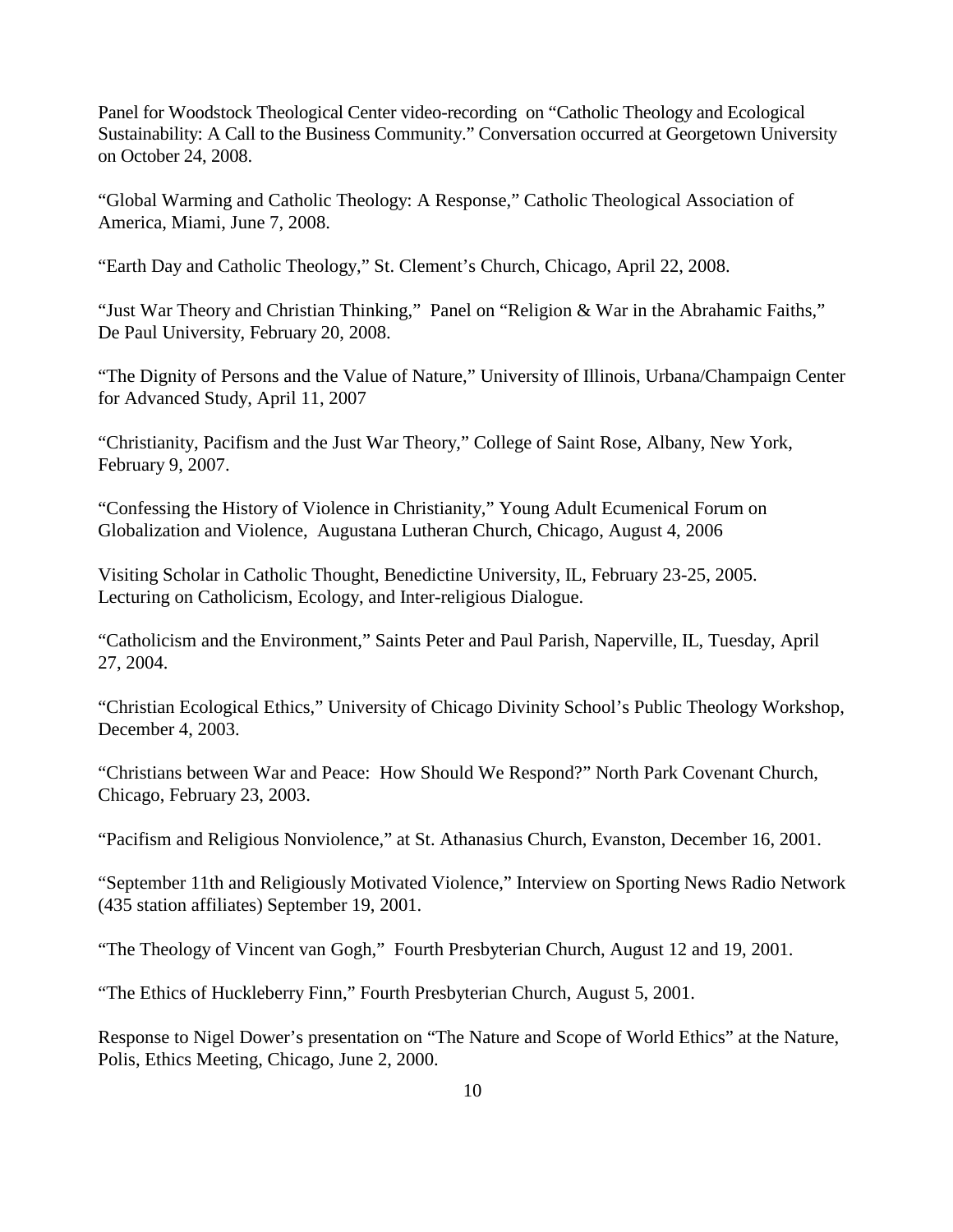Interview, On "Vantage Point" program of WTMX- FM 102, Northeastern Illinois University, "Gun Violence in America," November 3, 1999.

Presentation, "Morality and the U.S. Bombing of Serbia," St. Clement's Church, July 26, 1999.

- Presentation, "In Harm's Way: Gun Violence in America," Fourth Presbyterian Church, Chicago, July 25, 1999
- Slide presentation, "The Theology of Vincent van Gogh," Morgan Park Baptist Church, Chicago, February 25, 1999.
- Presentation, "Biosphere as Superpower: Ecology and National Security," University of Chicago Environmental Center, June 3, 1998.

#### **RECENT PRESENTATIONS AT LOYOLA**

"Manifest Destiny and the Theology of the Land," Symposium on exhibit at the Loyola University Museum of Art, May 16, 2008.

Panelist in response to screening of "King Corn," Loyola University, April 7, 2008.

Panelist on "Nuclear Weapons and Just War Theory," Symposium on "Dr. Atomic," Loyola University of Chicago, January 13, 2008.

Panelist on "Fighting Words: Hate Speech, Respect, and Religious Identity," March 23, 2006.

"Darfur and Genocide," Loyola University Amnesty International Group, March 20, 2006

"The Theology of Vincent van Gogh," World Theology Club, December 1, 2004

"Just War Theory," Teach-in by Anti-War Network, November 4, 2004

"Justice, Neighbor-Love, and the Common Good," for the Shared Text Symposium on Work, Poverty and the Minimum Wage," September 16 and 17, 2004.

Organizer and presenter in panel on "Go, Frodo, Go: Theology and Ethics in Lord of the Rings," World Theology Club, February 10, 2004.

"Just War Theory and the War on Iraq," Loyola University Law School, April 24, 2003.

"Biogenetic Engineering and Biospheric Security," at conference on "Genetic Testing: Are we Really Ready?" Loyola University Chicago, April 11, 2003.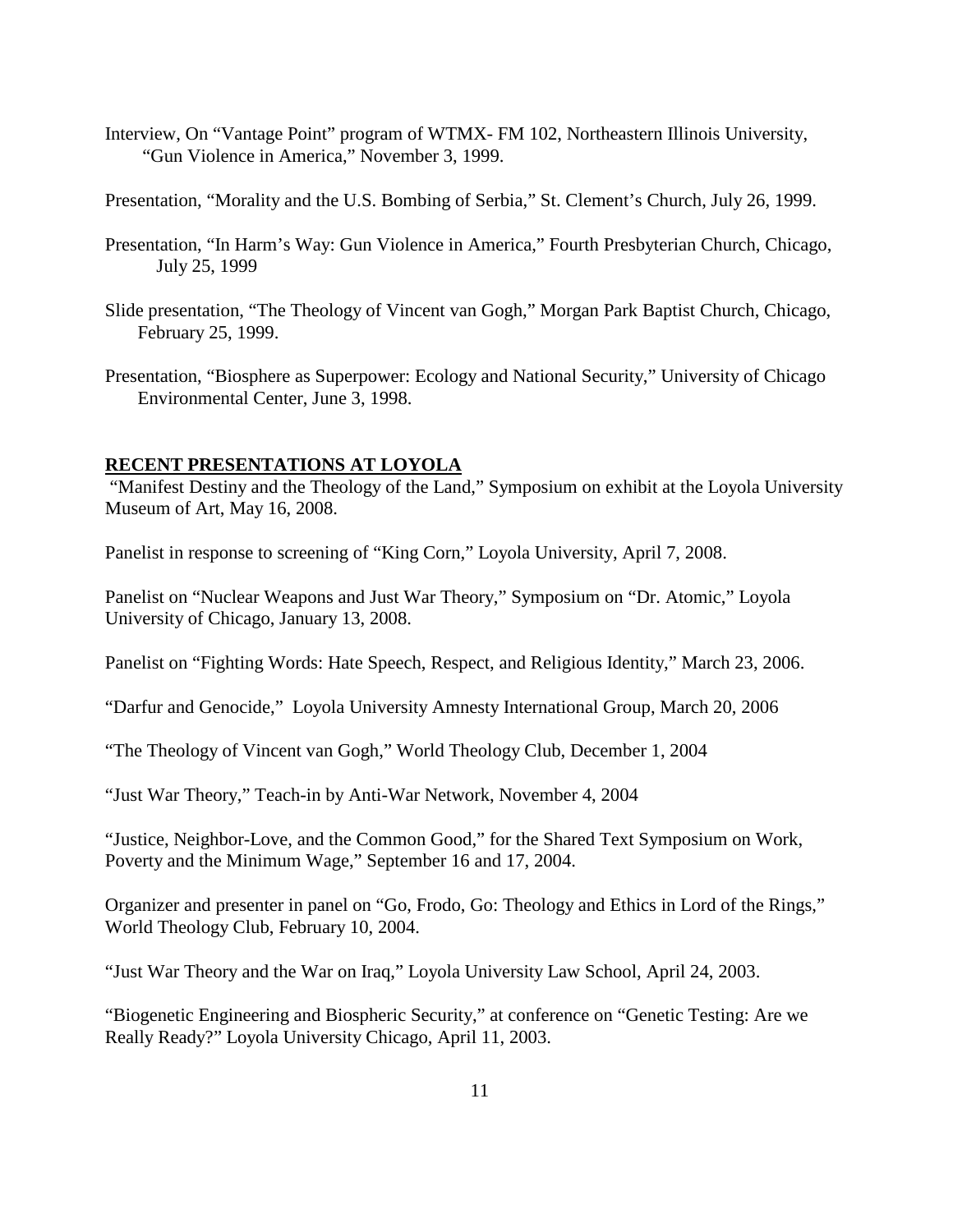Participant in Iraq War Teach-in, March 26, 2003. "Must Civilizations Clash? Thinking about Religion and Conflict," Theology Department Colloquium, February 5, 2003.

"Just War Theory, Threat Perception, and the Restraints of Response," Iraq Teach-in, October 7, 2002.

"Sprawl, Cars, and Climate Change: Eco-Justice and Regional Design," slideshow presentation at the Ethics and the Urban Environment Conference sponsored by the Center for the Advanced Study of Christianity and Culture at Loyola April 17, 2002.

"It's My Call," presentation on vocation for Evoke program, April 18, 2002.

"After September 11th: The Challenges," Prospective Students and Parents Sunday, Nov. 11, 2001.

"For Whom The Bell Tolls," Orthodox Students Gathering and Service, November 7, 2001.

"The World Trade Center Attack," interview on WLUA, September 24, 2001.

"Just War Theory and Religious Violence," Teach-in on the September 11th Attack, September 19, 2001.

### **COURSES TAUGHT**

## **LOYOLA UNIVERSITY**

Moral Problems: War and Peace Moral Problems: Ecology Crisis Introduction to Peace Studies Theology and Ecology (grad.) Comparative Religious Ethics (honors) Foundations of Christian Morality Religion and Violence in the Mideast (honors) Social Ethics (graduate) Seminar in Christian Ethics: War and Peace (graduate) Natural Law & Theol. Ethics (grad) Christian Ethics: Law and Responsibility (graduate) War and Peace: South Asia Religion, Violence, & Peacemaking (graduate) Religion & Ecology Catholic Theology: Traditions & Transitions (graduate) Liberation Theology (graduate)

# **UNIVERSITY OF NOTRE DAME PRAIRIE STATE COLLEGE**

Christian Social Ethics (summer 1995) History of Western Civilization

### **PROFESSIONAL ASSOCIATIONS**

American Academy of Religion, 1982-present. Chaired Consultation "Ecological Issues and Religious Reflection," 1985-87; "Religion, War, and Peace Program," Evaluator, 1998. College Theology Society, 1986-87, 90-97, 03-07 Society of Christian Ethics, 1982-present. Referee for SCE Annual, 1995-present. Peace Studies Association, 1994-97. 2006-present.

American History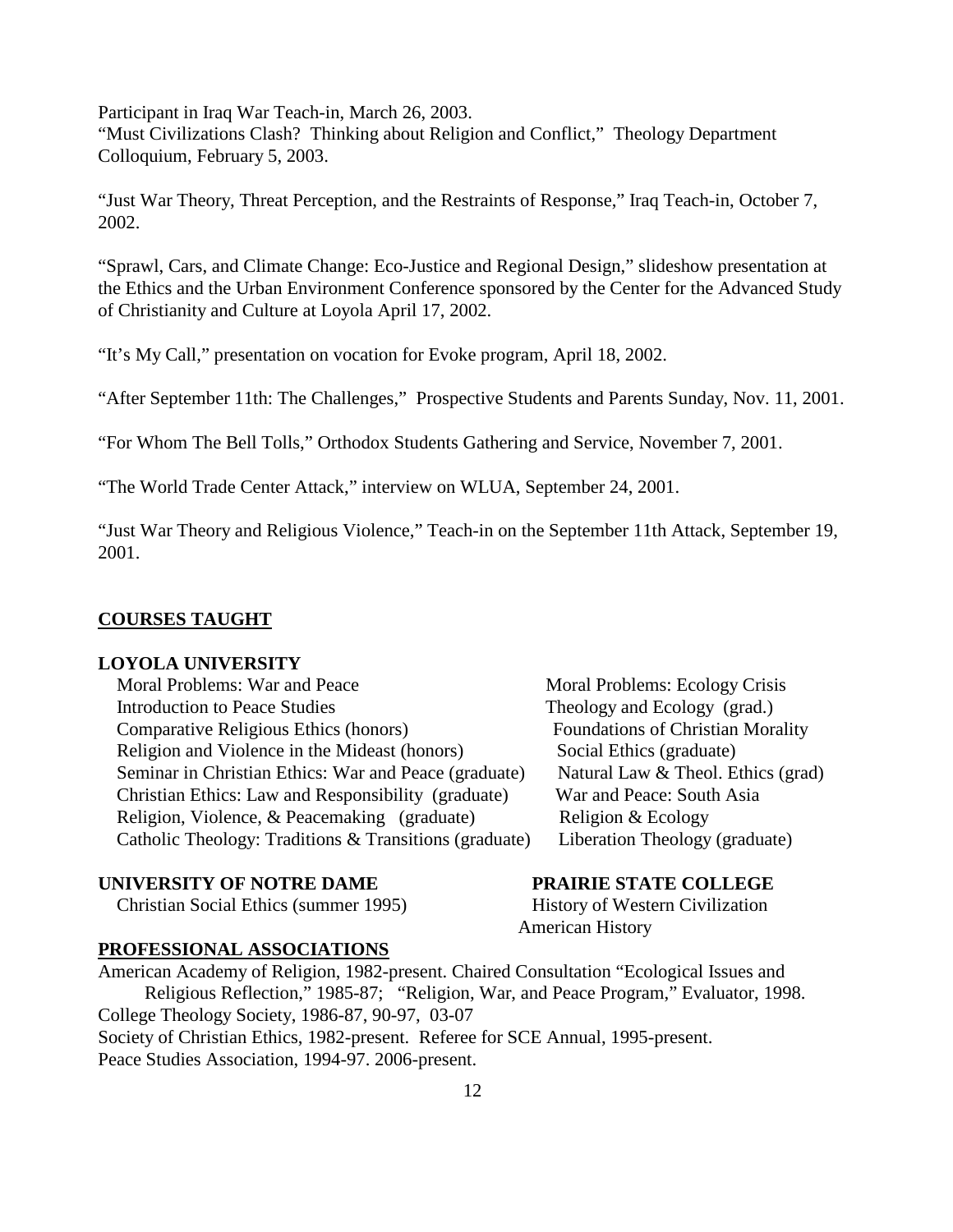Catholic Theological Association of America 2008-

# **SERVICE TO LOYOLA UNIVERSITY**

# **Theology Department**

--**Director of Majors**, 1989-92, 1997-98, 1999-2000, 2001-05. Includes oversight over all aspects of our majors programs. I chaired the committee that developed a new major and minor in religious studies to add to our theology major and minor.

--Member of Undergraduate Programs Committee, 1984-1992, 1997-98, 1999-2000, 2001-06. Chair from 1989-92, 1999-2000.

**--Faculty advisor to World Theology Club** student organization (2003-06). Advisor to Students' Club (1984-88).

--Graduate Program Committee, ethics section coordinator 1994-96; 2008-.

--Departmental Advisory Committee member1991-92; 1993-94; 1996-97; 1999-2000; 2001-02; 2008-.

--Ethics search committees, chaired four.

# **University Service**

**Center for Ethics, director,** 2006-2009; directing center programs, co-chairing major university conference on "Peacemaking in an Age of Terror" (March 2007) and another on "Globalizattion for the Common Good" (May 31-June 4, 2009).

**Loyola Partners, director**, 2003-2006. Liaison between a number of community social justice and empowerment groups and faculty and students interested in service learning opportunities.

**Peace Studies Program**, **founding director**, 1994-1998. Grew program to 50 students. Co-chaired program development committee 1992-1994. Advisory committee 1998-present; Planning committee for Center for Peace Studies 2004-present; Co-chair of conference planning committee on "Peacemaking in an Age of Terror" (budget granted \$50,000) 2004-present.

**Environmental Studies/Sciences Program** 1995-present. Co-coordinator of faculty environmental group and faculty advisor to Students' Environmental Alliance (1995-98). Member of planning committee for Environmental Studies/Sciences program. Program advisory committee 2000 present..

**Magis Initiative**. Program promotes service learning and leadership. Advisory board 2003-06.

# **Center For Urban Research and Learning (CURL) Faculty Fellow**, September 2004-Spring 2005

Faculty Advisor to Muslim Students' Association, October 1992-October 1994

Co-coordinator of "Dialogue on Options for Peace in the Mideast," September 1991- 96

College of Arts and Sciences Academic Council, April 1990-April 1992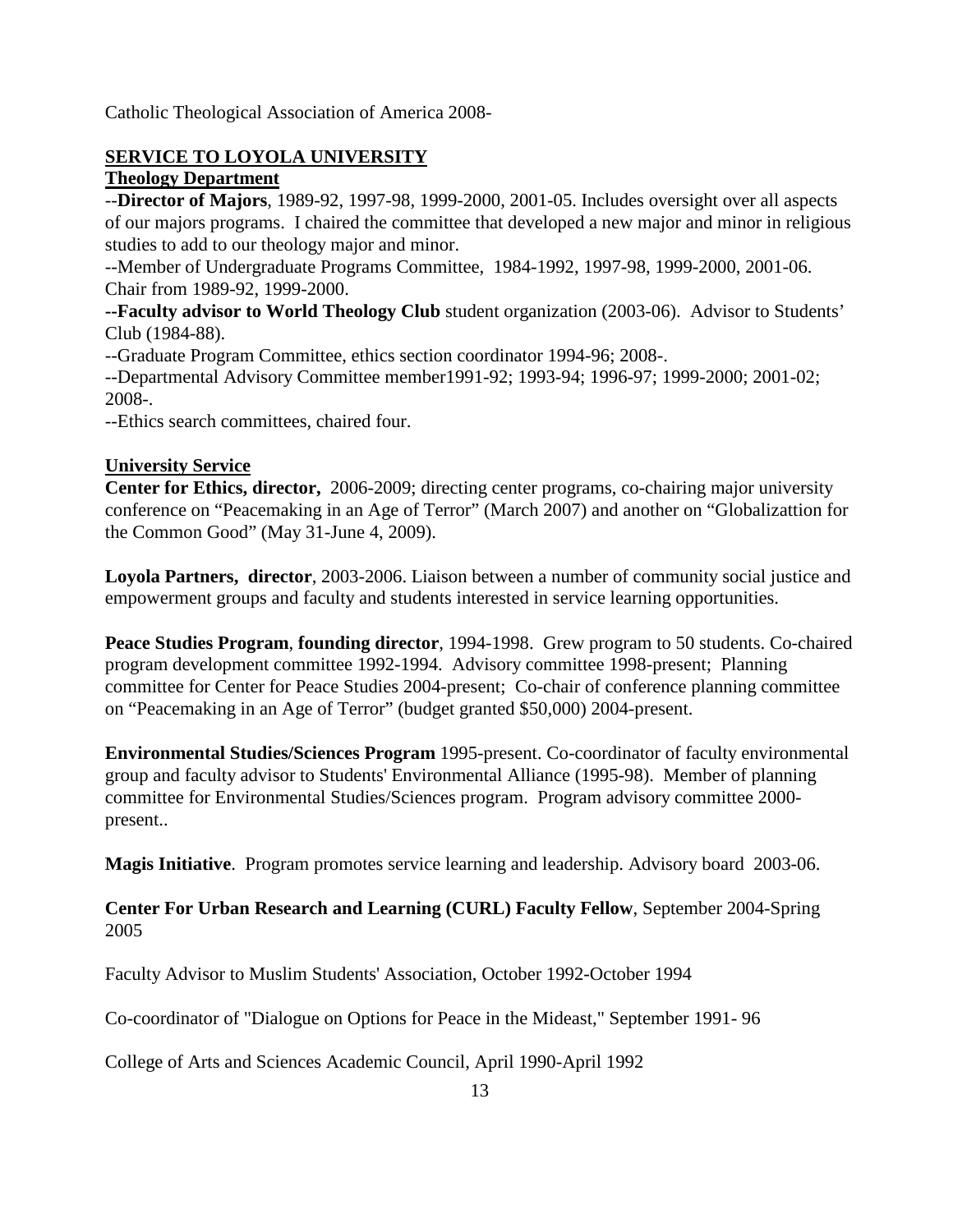### **PROFESSIONAL AND COMMUNITY SERVICE**

Member of the Christianity and Nature Task force for the *Encyclopedia of Religion and Nature Project.* 2002-05*.*

**National Catholic Center for Holocaust Education**, advisory board member August 1995 present. Attended summer seminar in Jerusalem and board meetings.

**The Peace Museum**, Chicago, board of directors, Jan. 1996-Sept. 1998. Advisory board 1998- 2000.

**Chicago Center for Peace Studies**, organization seeking to promote conflict and peace studies- member 1990-96; vice-chairperson 1992-93; chair 1994-96.

Tenure and/or promotion Evaluator for professors at University of San Francisco(1997), St. John's University (1999), Weston Jesuit School of Theology (2000) and Marquette University (2008).

Referee for papers presented for publication in The Annual of the Society of Christian Ethics, The Journal of Religion, and College Theology Society Annual.

Referee for book manuscripts: Catholic University Press of America (2000) Columbia University Press (2001) Rowman & Littlefield (2002) Saint Mary's Press (2007) Blackwell (2010)

# **HONORS, GRANTS, AWARDS AND APPOINTMENTS**

Loyola Research leave award for spring 2010.

"Peacemaking in an Age of Terror" Conference grant. I co-chaired the planning committee and wrote grant proposal to Loyola's Provost for conference funding. Received \$70,000. Conference held March 2007.

**Award for Teaching Excellence**, the Sujack Award, annually given to two faculty of Loyola's College of Arts & Sciences, Spring 2005.

**Visiting Scholar at Weston Jesuit School of Theology,** Cambridge, MA., Loyola research leave, fall 2000-spring 2001.

**Louisville Institute Sabbatical Grant** 1998-99: \$40,000 award to support a leave of absence from teaching and administrative duties in order to do research for a book titled *Natural Law and Ecological Concern: Religious Ethics and Environmental Responsibilities.*